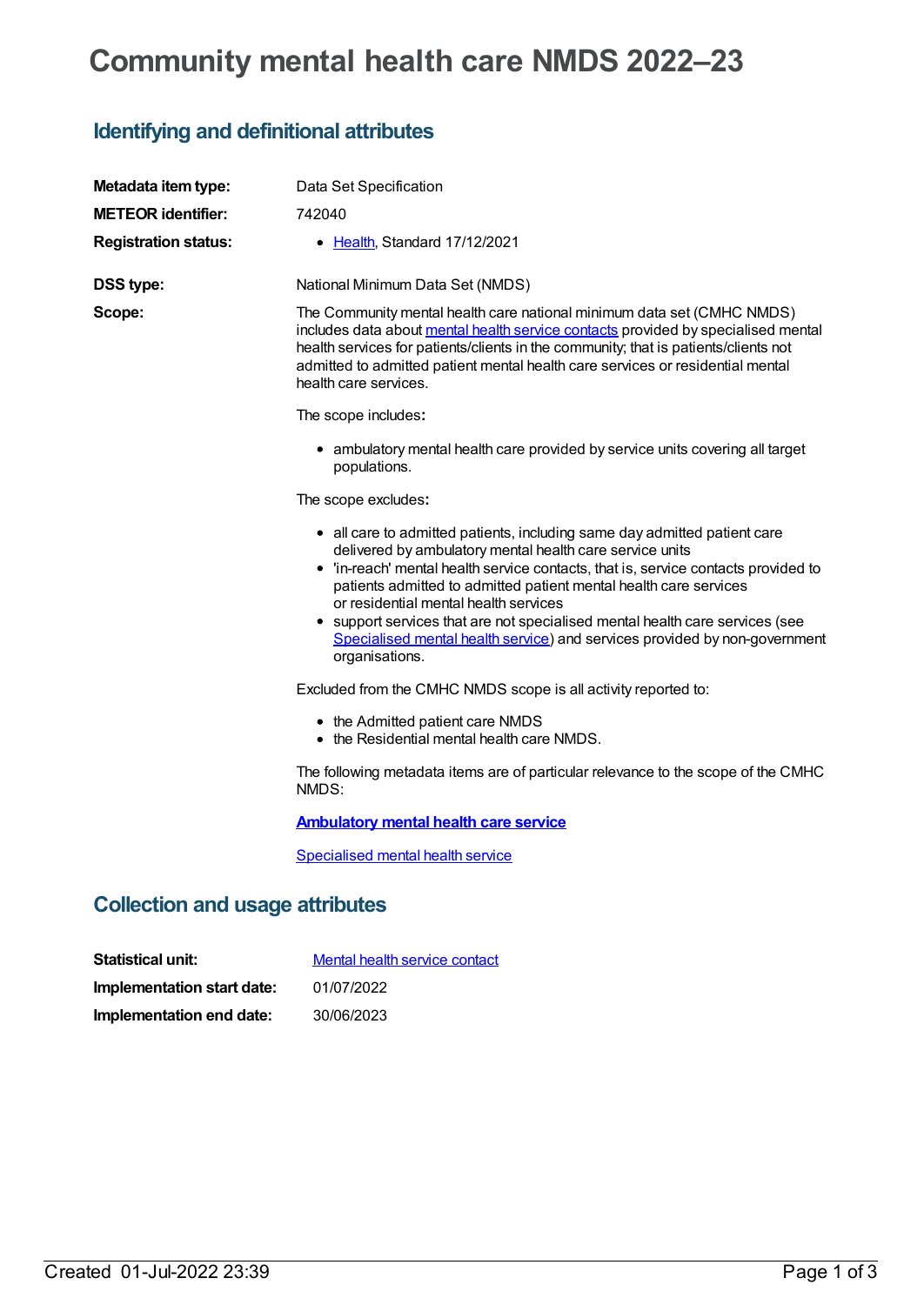| Comments:                    | Glossary items                                                              |  |
|------------------------------|-----------------------------------------------------------------------------|--|
|                              | Glossary terms that are relevant to this National minimum data set include: |  |
|                              | <b>Admitted patient mental health care service</b>                          |  |
|                              | <b>Ambulatory care</b>                                                      |  |
|                              | <b>Ambulatory mental health care service</b>                                |  |
|                              | <b>Geographic indicator</b>                                                 |  |
|                              | <b>Resident</b>                                                             |  |
|                              | <b>Residential mental health care service</b>                               |  |
|                              | <b>Separation</b>                                                           |  |
| <b>Relational attributes</b> |                                                                             |  |
| <b>Related metadata</b>      | See also <b>Activity based funding: Mental health care NBEDS 2022-23</b>    |  |
| references:                  | • Health, Standard 17/12/2021                                               |  |
|                              |                                                                             |  |
|                              | Supersedes Community mental health care NMDS 2021-22                        |  |
|                              | • Health, Superseded 17/12/2021                                             |  |
|                              | See also Statistical Area Level 1 of usual residence NBEDS 2022-23          |  |

**Metadata items in this Data Set Specification** Show more detail